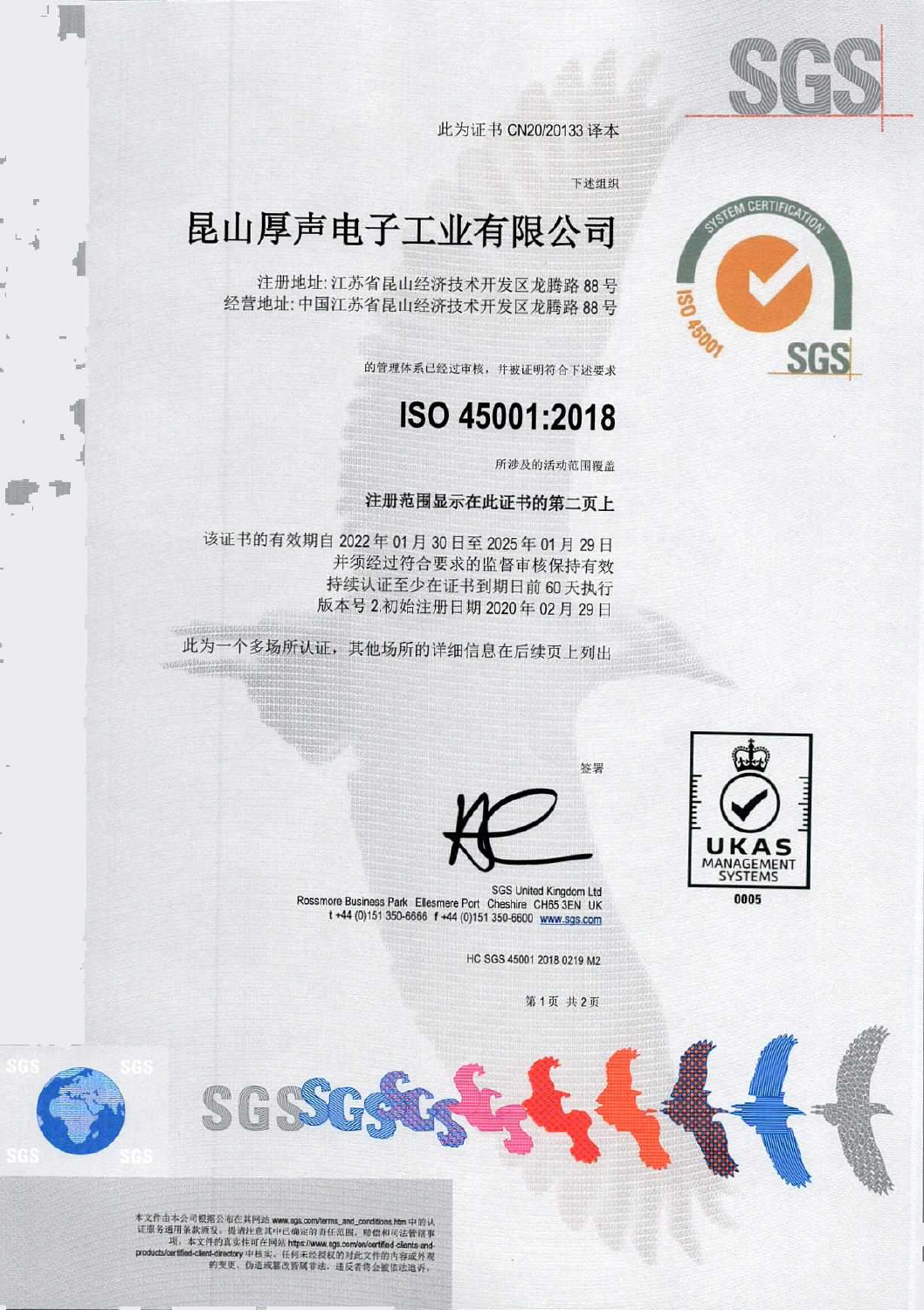

此为证书 CN20/20133 译本, 续

# 昆山厚声电子工业有限公司

## ISO 45001 :2018

版本号 2.



**BIEM CERTIFICAT** 

认证范围

贴片电阻和其他固定电阻的设计和制造

附属机构

昆山厚声电子工业有限公司

注册地址: 江苏省昆山经济技术开发区龙腾路 88号 经营地址:中国江苏省昆山经济技术开发区英展路



第2页 共2页

本文件由本公司根据公布在其网站 www.sgs.com/terms\_and\_conditions.htm 中的认<br>证服务通用条款预发。提请注意其中己确定的责任范围。赔偿和司法管辖事 r. 本文件的六实性可在网站娜到沪目..:勺"。!,,',治玄儿d心翻臼'.、' '甘砚劝拍之倒比'fiedcien(-dr.ct 丫中核实.住何未挂授权的对此文件的内弃或外观 的变史、伪选或解改竹城非法,还反者将会被依法迫诉.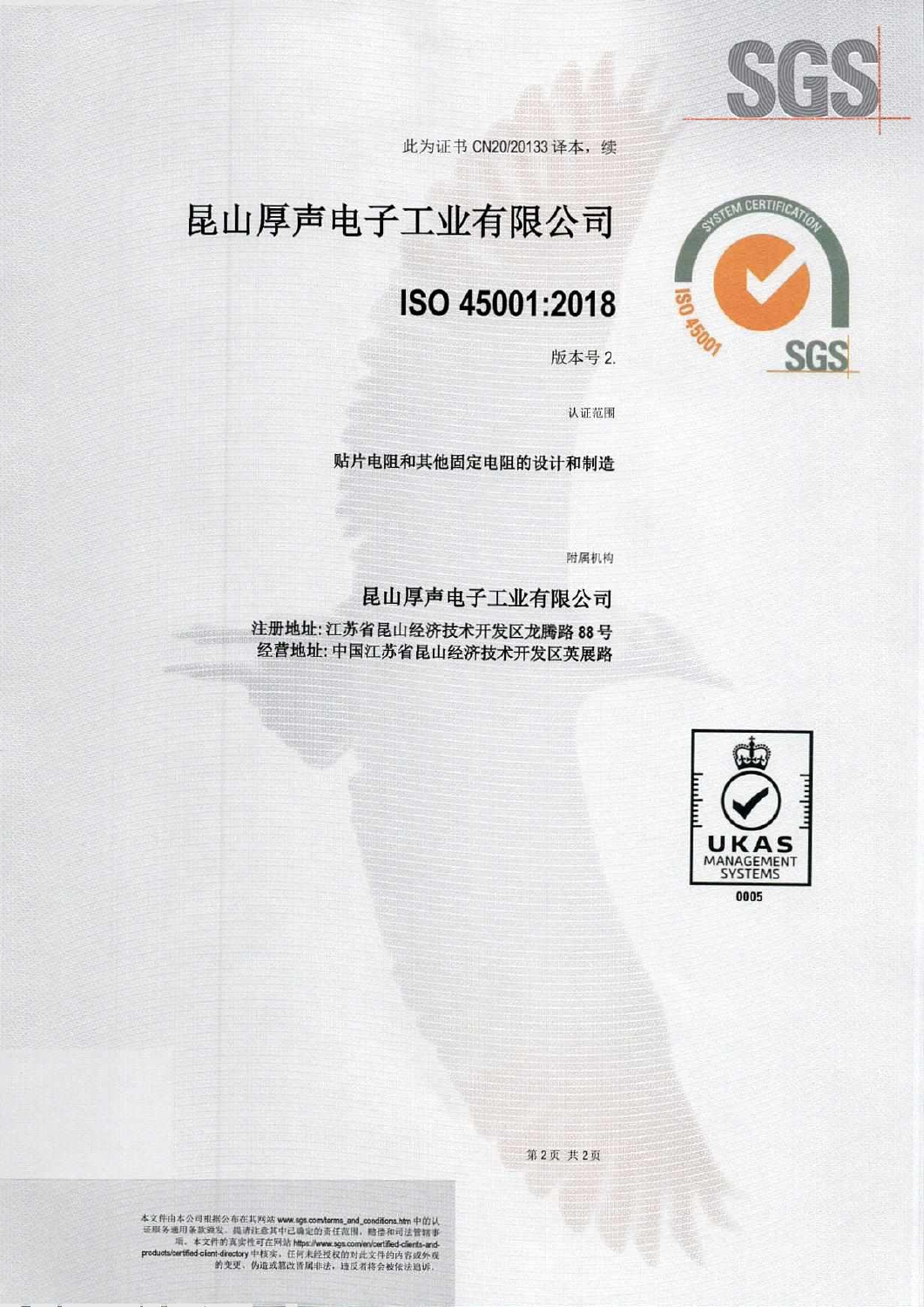

A CERTIFIC

Certificate CN20/20133

The management system of

## **Uniroyal Electronics Industry** (Kunshan) Co., Ltd.

Business Registration Address: No. 88 Longteng Road, Economic & Technical Development Zone, Kunshan City, Jiangsu Province Business Operation Address: No. 88 Longteng Road, Economic & Technical Development Zone, Kunshan City, Jiangsu Province, P.R. China

has been assessed and certified as meeting the requirements of

### ISO 45001:2018

For the following activities

#### The scope of registration appears on page 2 of this certificate.

This certificate is valid from 30 January 2022 until 29 January 2025 and remains valid subject to satisfactory surveillance audits. Recertification audit due a minimum of 60 days before the expiration date Issue 2. Certified since 29 February 2020

> This is a multi-site certification. Additional site details are listed on the subsequent page

> > Authorised by





SGS United Kingdom Ltd Rossmore Business Park Ellesmere Port Cheshire CH65 3EN UK t +44 (0)151 350-6666 f +44 (0)151 350-6600 www.sgs.com

HC SGS 45001 2018 0219 M2

Page 1 of 2

This document is insued by the Company subject to its General Conditions of<br>Certification Services accessible at www.sgs.com/terms\_and\_conditions.htm<br>Ittention is drawn to the limitations of Eability, indemnification and j es established therein. The authenticity of this document may be verified at<br>the www.sgs.com/en/certified-clients-and-products/certified-client-directory. suthorized alteration, forgery or faisification of the content or a<br>this document is unlawful and offenders may be prosecuted to of this document is unl extent of the law